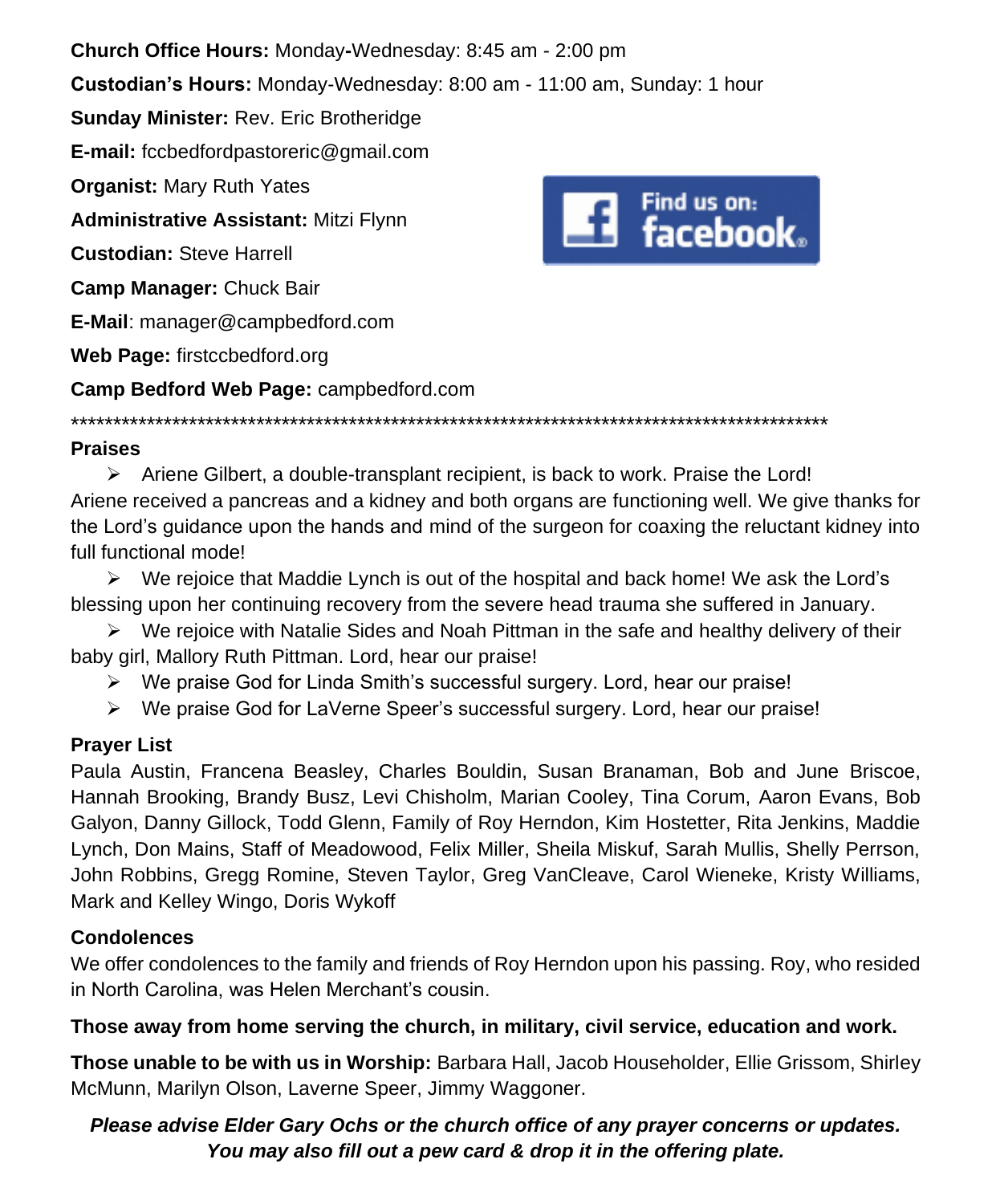

First Christian Church (Disciples of Christ)

1101  $15^{th}$  Street

[www.firstccbedford.org](http://www.firstccbedford.org/) 812-275-4497

Bedford, IN 47421 office@firstccbedford.org

 $\sf Reaching~Outward$  to  $\sf C$ onnect  $\sf P$ eople with  $\sf C$ od's  $\sf Abundance$ 

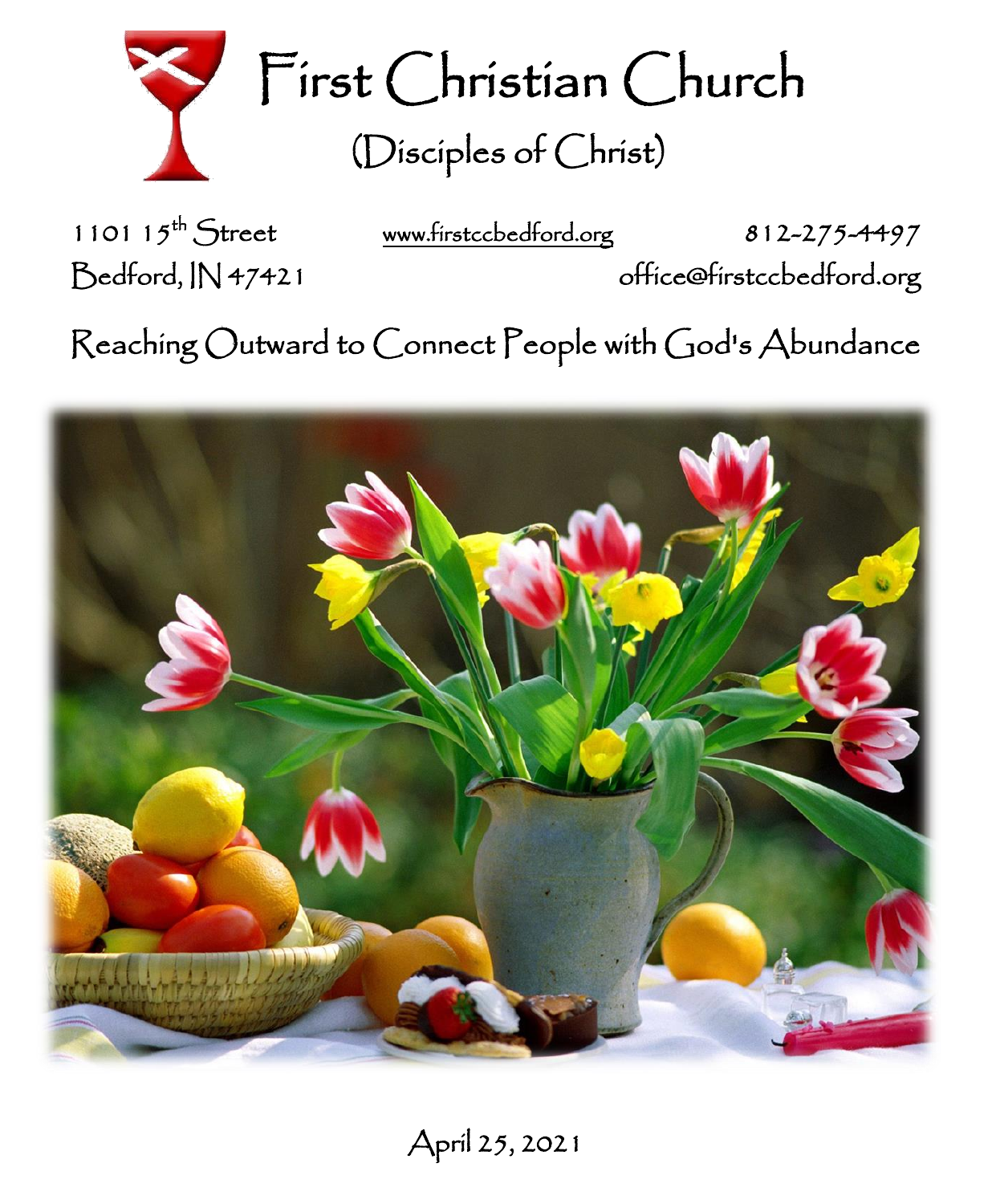| April 25, 2021                                                                                                                                                                                                                                                                                                                                                        |                                         | <b>SERVICE OF WORSHIP</b><br>$10:30$ am                                                                                                                                                                                                                                                             |  |  |
|-----------------------------------------------------------------------------------------------------------------------------------------------------------------------------------------------------------------------------------------------------------------------------------------------------------------------------------------------------------------------|-----------------------------------------|-----------------------------------------------------------------------------------------------------------------------------------------------------------------------------------------------------------------------------------------------------------------------------------------------------|--|--|
|                                                                                                                                                                                                                                                                                                                                                                       |                                         | Please complete the cream-colored card located in the back of each pew and<br>place it in the offering plate. Help us by filling out the card as completely<br>as you can. You may also use the card to inform the office of any<br>prayer requests, joys, concerns, upcoming events, changes, etc. |  |  |
| <b>Prelude</b>                                                                                                                                                                                                                                                                                                                                                        |                                         | Chorale and Var. on Hymn Tune "Dix" - Michael Burkhardt                                                                                                                                                                                                                                             |  |  |
|                                                                                                                                                                                                                                                                                                                                                                       | <b>Welcome and Announcements</b>        | Rev. Eric Brotheridge                                                                                                                                                                                                                                                                               |  |  |
| <b>Call to Worship</b>                                                                                                                                                                                                                                                                                                                                                |                                         | Elder Gary Ochs                                                                                                                                                                                                                                                                                     |  |  |
| LEADER: Come, Lord God, and rule the world: all the nations are yours.                                                                                                                                                                                                                                                                                                |                                         |                                                                                                                                                                                                                                                                                                     |  |  |
| ALL: Let laws be just, let justice be impartial,<br>let the rights of the poor and of children be defended,<br>help us to reduce the innocent<br>from the power of those who do evil;<br>let the ignorant be taught,<br>let corruption be purged,<br>let righteousness prevail.<br>Come, Lord God, and rule the world:<br>From Psalm 82<br>all the nations are yours. |                                         |                                                                                                                                                                                                                                                                                                     |  |  |
| <b>Opening Hymn</b>                                                                                                                                                                                                                                                                                                                                                   |                                         | For the Beauty of the Earth<br>#56                                                                                                                                                                                                                                                                  |  |  |
| <b>Children's Moment</b>                                                                                                                                                                                                                                                                                                                                              |                                         | Pastor                                                                                                                                                                                                                                                                                              |  |  |
| <b>A Time of Prayer</b>                                                                                                                                                                                                                                                                                                                                               |                                         |                                                                                                                                                                                                                                                                                                     |  |  |
| <b>Call to Prayer</b>                                                                                                                                                                                                                                                                                                                                                 |                                         | Pastor                                                                                                                                                                                                                                                                                              |  |  |
|                                                                                                                                                                                                                                                                                                                                                                       | <b>Pastoral Prayer for Illumination</b> | Pastor                                                                                                                                                                                                                                                                                              |  |  |
| <b>Lord's Prayer</b>                                                                                                                                                                                                                                                                                                                                                  |                                         | All                                                                                                                                                                                                                                                                                                 |  |  |

**Our Father, who art in heaven, hallowed be your name. Your kingdom come. Your will be done on earth as it is in heaven. Give us this day our daily bread and forgive us our sins as we forgive those who have sinned against us. And lead us not into temptation but deliver us from evil. For yours is the kingdom the power and the glory forever. Amen.**